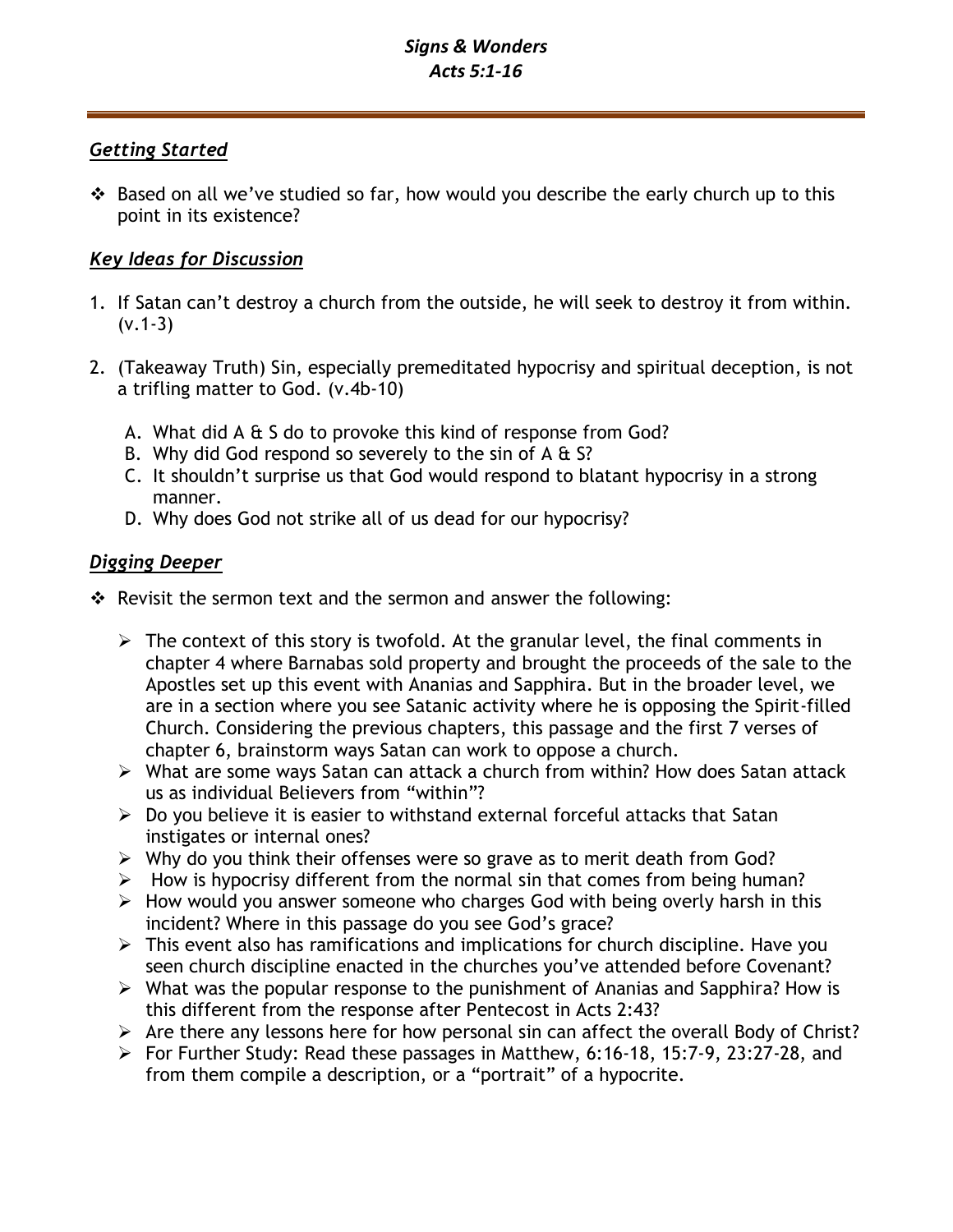# *Apply It!*

- ❖ Are you living authentically with other Christians or do you conceal your sin struggles and hide them from everyone?
- ❖ Do you struggle with hypocrisy? If so, what do you see in your heart that motivates this?
- ❖ Often our hypocritical behavior is motivated by deep fears. Do you have some deepseated fears that are affecting your relationship with God?

# *Think About It!*

*Daniel Defoe called pride "the first peer and president of hell." Indeed, it was pride that transformed Lucifer into Satan (Isa. 14:12–15), and it was pride ("Ye shall be as God!") that caused our first parents to sin (Gen. 3). Pride opens the door to every other sin, for once we are more concerned with our reputation than our character, there is no end to the things we will do just to make ourselves "look good" before others. (Warren Wiersbe)*

Note from Pastor Jerry: For this year's CG questions, group resources and Bible studies from John Stott (Acts Seeing the Spirit at Work), John MacArthur (MacArthur Bible Studies: Acts), Jack Hayford (Kingdom Power) and Max Lucado (Life Lessons from the Book of Acts) are used in addition to original material.